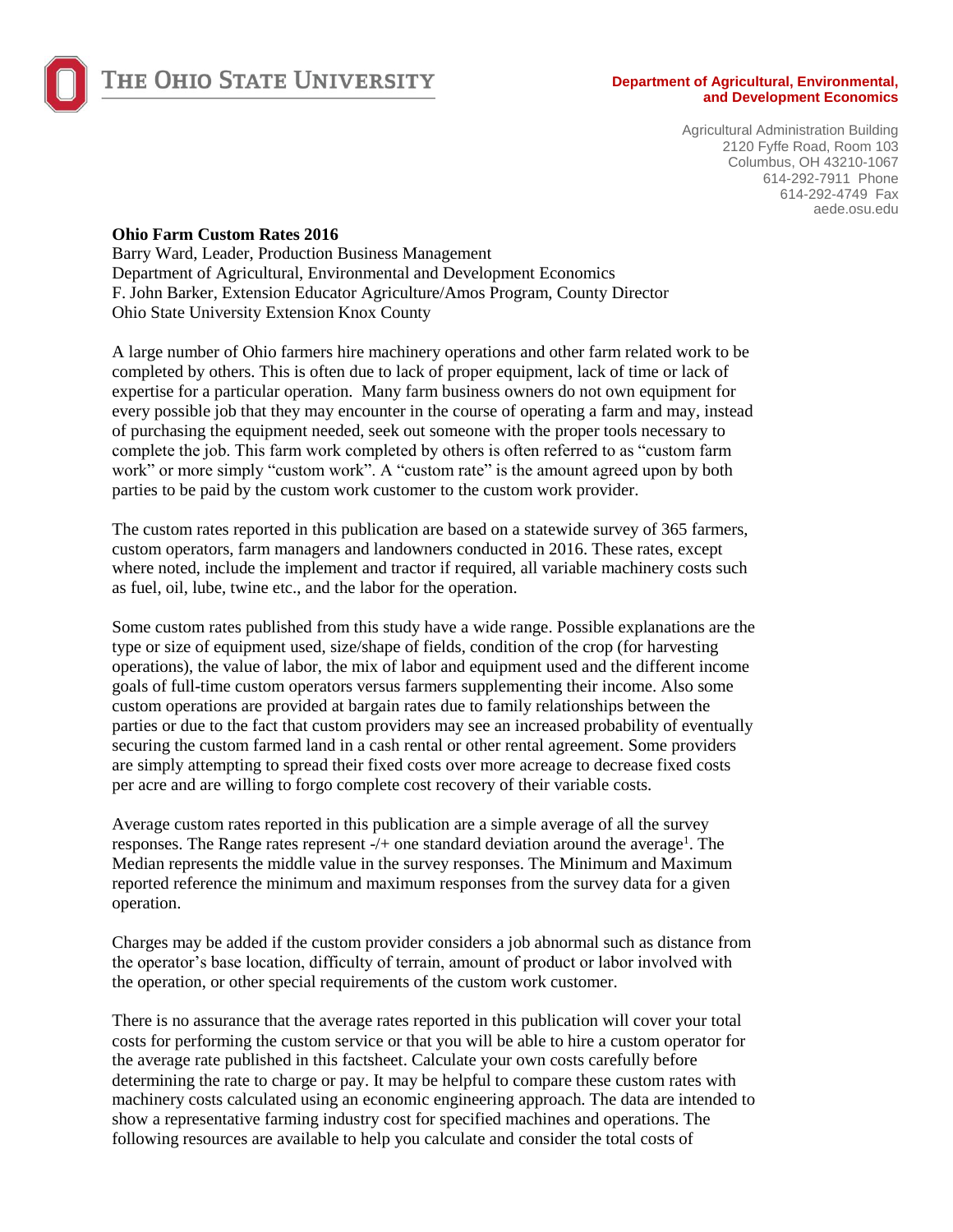

performing a given machinery operation. Users may also consider using the data contained in these publications as a base for future custom rates.

Farm Machinery Cost Estimates available at: [https://drive.google.com/file/d/0B3psjoooP5QxWWd3a2cwblJCTjQ/view](https://drive.google.com/file/d/0B3psjoooP5QxWWd3a2cwblJCTjQ/viewMachinery)Machinery Economics at farmdoc: <http://www.farmdoc.illinois.edu/manage/index.asp> Estimating Farm Machinery Costs <http://www.extension.iastate.edu/agdm/crops/html/a3-29.html>

Before entering into an agreement, discuss all of the details of the specific job with the other party.

Fuel prices have an impact on custom rates and rates may fluctuate based on large movements in fuel prices. The approximate price of diesel fuel at the time of this survey was \$1.75-\$2.50 per gallon for off-road (farm) usage.

1 Standard deviation is a measure of the variability of the survey responses. One "standard deviation" both above and below the average (mean) includes approximately two-thirds of all survey responses.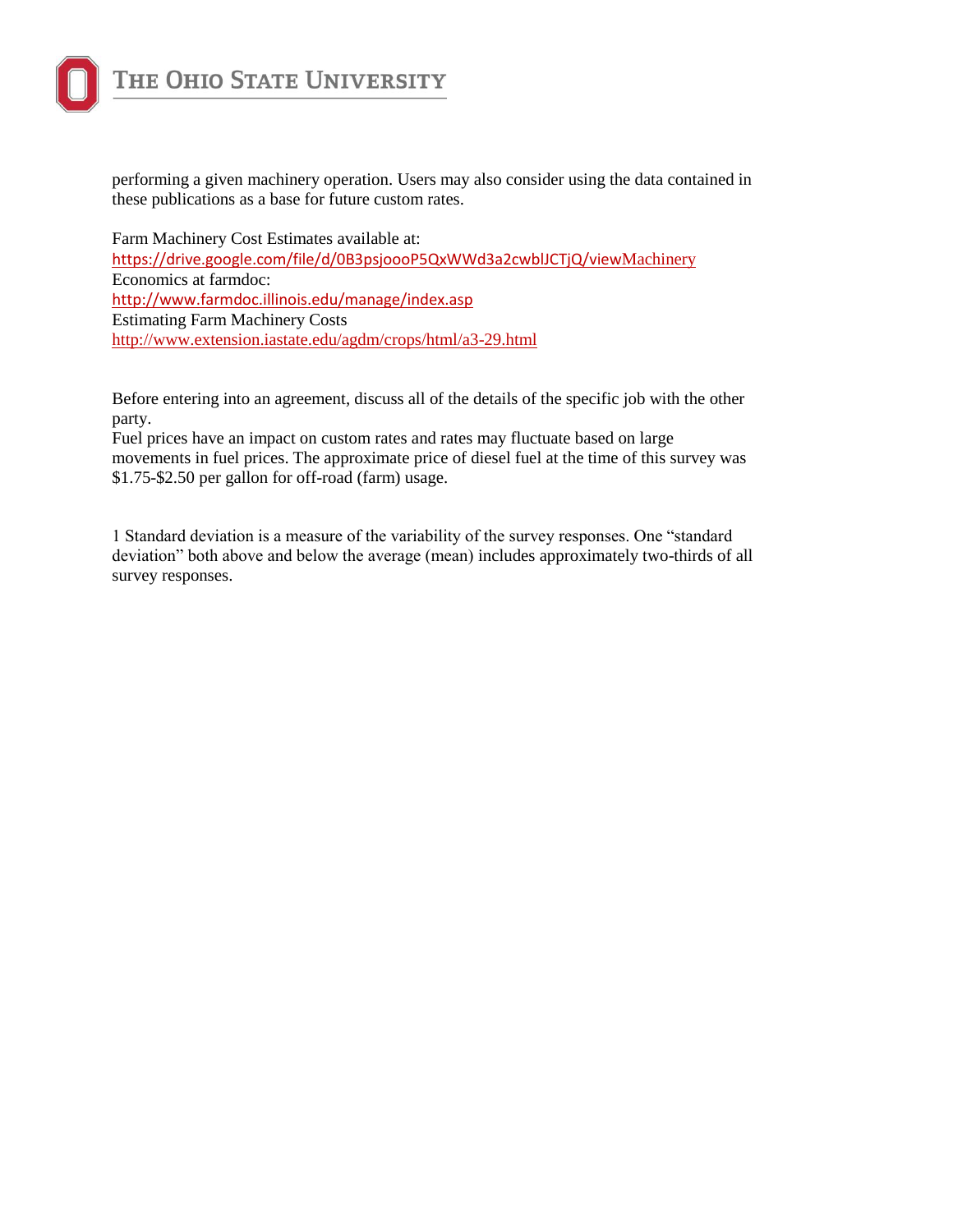

THE OHIO STATE UNIVERSITY

#### **Ohio Farm Custom Rates 2016**

|                                                  | Avg     | Range   |          | Median<br>Min |         | Max      |
|--------------------------------------------------|---------|---------|----------|---------------|---------|----------|
| <b>Soil Preparation</b>                          |         |         |          |               |         |          |
| Stalk Chopper Acre                               | \$12.55 | \$9.47  | \$15.67  | \$12.55       | \$7.00  | \$20.00  |
| Moldboard Plow / Acre                            | \$21.25 | \$12.02 | \$30.46  | \$20.00       | \$9.00  | \$50.00  |
| Chisel Plow / Acre                               | \$17.80 | \$12.59 | \$23.03  | \$18.00       | \$8.00  | \$45.00  |
| Disk Chisel / Acre                               | \$17.85 | \$12.44 | \$23.23  | \$18.00       | \$9.00  | \$45.00  |
| Disk-Tandem / Acre                               | \$14.15 | \$8.78  | \$19.51  | \$13.10       | \$4.00  | \$25.00  |
| Disk-Offset / Acre                               | \$16.35 | \$9.27  | \$23.40  | \$16.00       | \$5.00  | \$30.00  |
| Soil Finishing / Acre                            | \$14.30 | \$10.76 | \$17.84  | \$14.85       | \$7.50  | \$20.00  |
| Field Cultivator / Acre                          | \$13.55 | \$9.49  | \$17.62  | \$13.40       | \$6.00  | \$26.00  |
| Land Leveling / Acre                             | \$13.50 | \$5.64  | \$21.40  | \$11.50       | \$4.00  | \$30.00  |
| Land Leveling / Hour                             | \$75.00 | \$32.72 | \$117.28 | \$80.00       | \$20.00 | \$150.00 |
| Subsoiling / Acre                                | \$19.85 | \$14.16 | \$25.56  | \$20.00       | \$7.00  | \$45.00  |
| V-Ripping / Acre                                 | \$20.45 | \$14.25 | \$26.68  | \$20.00       | \$9.00  | \$45.00  |
| Strip Tillage / Acre                             | \$17.25 | \$12.22 | \$22.24  | \$17.50       | \$10.00 | \$30.00  |
| Strip w/ Fertilizer Injection / Acre             | \$22.75 | \$12.09 | \$33.41  | \$20.00       | \$12.00 | \$54.00  |
|                                                  |         |         |          |               |         |          |
| <b>Fertilizer Application - Ground</b>           |         |         |          |               |         |          |
| Dry Bulk / Acre                                  | \$6.25  | \$4.01  | \$8.47   | \$6.00        | \$1.50  | \$20.00  |
| Liquid Knife/ Acre                               | \$9.25  | \$6.36  | \$12.17  | \$9.00        | \$3.00  | \$15.00  |
| Liquid Spray / Acre                              | \$6.95  | \$5.72  | \$8.17   | \$7.00        | \$5.00  | \$10.00  |
| Annhydrous / Acre                                | \$13.55 | \$10.49 | \$16.56  | \$14.00       | \$7.00  | \$20.00  |
| Lime / Acre                                      | \$8.75  | \$4.04  | \$13.48  | \$7.00        | \$1.65  | \$24.00  |
| Lime / Ton                                       | \$7.60  | \$3.67  | \$11.51  | \$7.00        | \$2.00  | \$22.00  |
| Variable Rate Fertilizer / Acre                  | \$7.90  | \$5.06  | \$10.74  | \$7.00        | \$3.00  | \$20.00  |
| Number of Products Applied                       | 1.75    | 1.18    | 2.34     | 2.00          | 1.00    | 3.00     |
|                                                  |         |         |          |               |         |          |
| <b>Chemical Control of Weeds or Insects</b>      |         |         |          |               |         |          |
| Spraying - self propelled / Acre                 | \$7.00  | \$4.92  | \$9.06   | \$6.75        | \$1.25  | \$20.00  |
| Spraying - pull type / Acre                      | \$7.00  | \$4.14  | \$9.82   | \$6.03        | \$4.00  | \$20.00  |
| Highboy spraying / Acre                          | \$10.00 | \$1.53  | \$18.49  | \$7.50        | \$2.00  | \$50.00  |
| <b>Mechanical Weed Control</b>                   |         |         |          |               |         |          |
| Rotary Hoeing / Acre                             | \$8.65  | \$3.57  | \$13.70  | \$6.00        | \$4.00  | \$20.00  |
| Conventional Cultivation / Acre                  | \$11.30 | \$6.40  | \$16.18  | \$10.38       | \$5.00  | \$20.00  |
|                                                  |         |         |          |               |         |          |
| <b>Aerial Application</b>                        |         |         |          |               |         |          |
| Chemicals / Acre                                 | \$12.30 | \$8.03  | \$16.55  | \$12.00       | \$5.00  | \$25.00  |
| Seed / Acre                                      | \$13.60 | \$9.57  | \$17.67  | \$12.50       | \$9.00  | \$25.00  |
| Fertilizer / Acre                                | \$12.05 | \$7.16  | \$16.89  | \$12.00       | \$5.00  | \$22.00  |
|                                                  |         |         |          |               |         |          |
| <b>Planting Operations</b>                       | Avg     | Range   |          | Median        | Min     | Max      |
| <b>Conventional Till</b>                         |         |         |          |               |         |          |
| Plant Corn 30" Rows / Acre                       | \$18.05 | \$13.37 | \$22.69  | \$18.00       | \$10.00 | \$32.00  |
| Plant Corn w/ Starter Fertilizer 30" Rows / Acre | \$19.30 | \$14.20 | \$24.45  | \$18.70       | \$10.00 | \$40.00  |
| Variable rate planting / Acre                    | \$18.60 | \$15.58 | \$21.66  | \$18.75       | \$12.50 | \$22.50  |
| Plant Soybeans 15" Rows / Acre                   | \$18.25 | \$13.93 | \$22.57  | \$18.00       | \$5.00  | \$35.00  |
| Plant Soybeans 30" Rows / Acre                   | \$17.50 | \$13.46 | \$21.58  | \$16.75       | \$10.00 | \$28.00  |
| Drill Soybeans / Acre                            | \$16.90 | \$12.86 | \$20.91  | \$16.00       | \$10.00 | \$30.00  |
| Drill Small Grains / Acre                        | \$16.70 | \$12.72 | \$20.64  | \$16.00       | \$10.00 | \$28.50  |
| No-Till                                          |         |         |          |               |         |          |
| Plant Corn 30" Rows / Acre                       | \$18.45 | \$14.10 | \$22.80  | \$18.00       | \$10.00 | \$30.00  |
| Plant Corn w/ Starter Fertilizer 30" Rows / Acre | \$19.75 | \$14.72 | \$24.79  | \$19.00       | \$4.00  | \$35.00  |
| Variable rate planting / Acre                    | \$19.45 | \$16.20 | \$22.75  | \$20.00       | \$14.00 | \$25.00  |
| Plant Soybeans 15" Rows / Acre                   | \$18.75 | \$14.19 | \$23.28  | \$18.00       | \$8.00  | \$35.00  |
| Plant Soybeans 30" Rows / Acre                   | \$17.95 | \$13.28 | \$22.64  | \$18.00       | \$8.00  | \$30.00  |
| Drill Soybeans / Acre                            | \$17.15 | \$12.69 | \$21.57  | \$16.70       | \$4.00  | \$30.00  |
| Drill Small Grains / Acre                        | \$16.65 | \$12.02 | \$21.32  | \$16.60       | \$4.00  | \$30.00  |
| <b>Grass/Legume/Pasture Seeding</b>              |         |         |          |               |         |          |
| Broadcast / Acre                                 | \$9.50  | \$6.36  | \$12.64  | \$10.00       | \$5.50  | \$15.00  |
| Grain drill / Acre                               | \$16.75 | \$11.14 | \$22.39  | \$15.50       | \$6.00  | \$35.00  |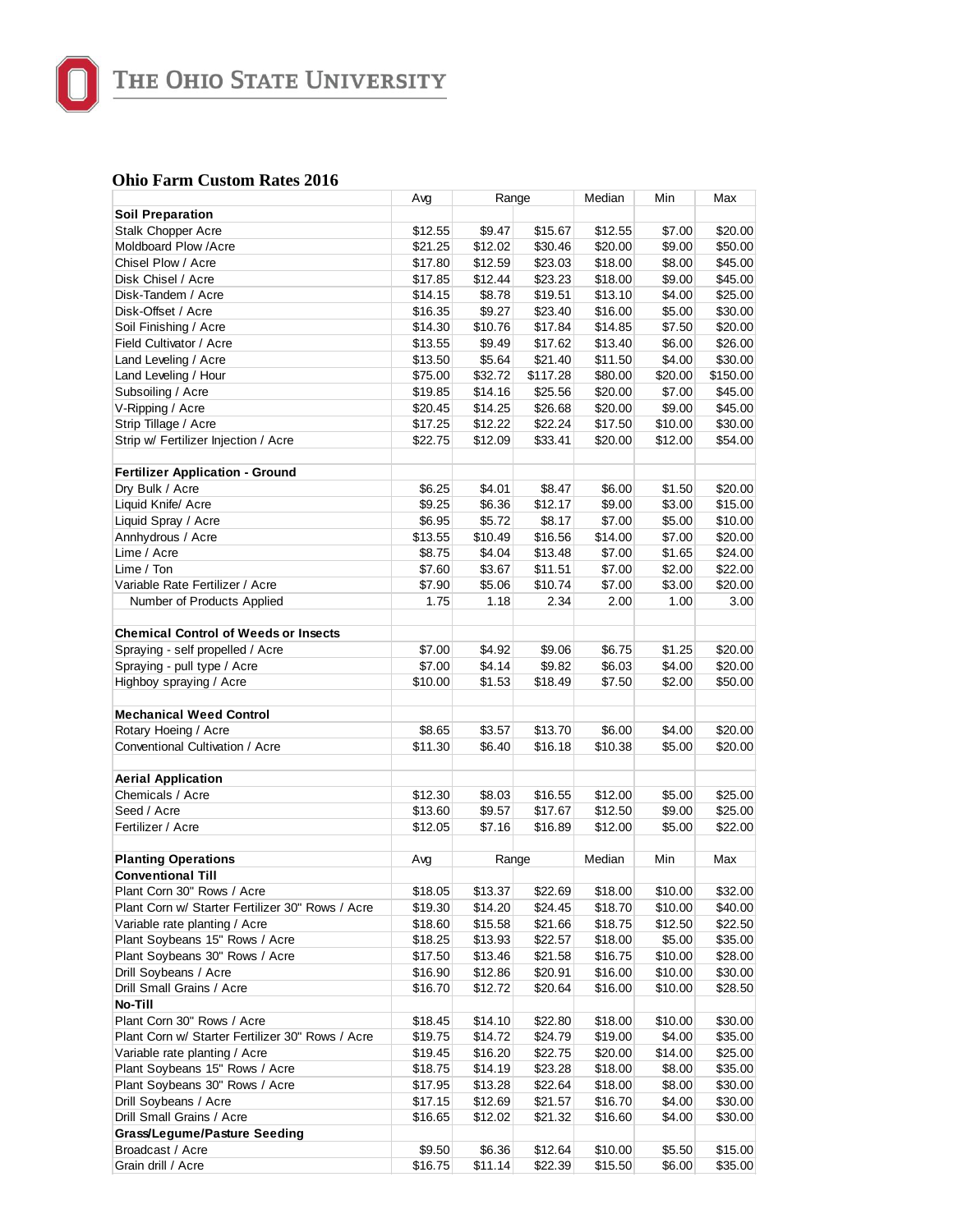

#### **Ohio Farm Custom Rates 2016**

| <b>Grain Harvest</b>                                                                            | Avg      | Range   |          | Median   | Min     | Max      |
|-------------------------------------------------------------------------------------------------|----------|---------|----------|----------|---------|----------|
| Harvest Corn /                                                                                  |          |         |          |          |         |          |
| (combine, grain cart, haul local to farm) / Acre                                                | \$32.70  | \$23.82 | \$41.58  | \$30.00  | \$20.00 | \$70.00  |
| Harvest Soybeans /                                                                              |          |         |          |          |         |          |
| (combine, grain cart, haul local to farm) / Acre                                                | \$30.50  | \$23.11 | \$37.90  | \$30.00  | \$17.50 | \$60.00  |
| Harvest Wheat /                                                                                 |          |         |          |          |         |          |
| (combine, grain cart, haul local to farm) / Acre                                                | \$30.00  | \$22.59 | \$37.37  | \$30.00  | \$20.00 | \$60.00  |
| Combine Corn / Corn                                                                             | \$28.35  | \$23.14 | \$33.58  | \$28.00  | \$15.00 | \$50.00  |
| Combine Soybeans / Acre                                                                         | \$27.35  | \$22.25 | \$32.43  | \$26.00  | \$15.00 | \$50.00  |
| Combine Small Grains / Acre                                                                     | \$26.80  | \$21.53 | \$32.09  | \$25.00  | \$15.00 | \$50.00  |
| Pick Ear Corn / Acre                                                                            | \$30.45  | \$20.59 | \$40.32  | \$30.00  | \$15.00 | \$50.00  |
| Grain Cart / Acre                                                                               | \$5.95   | \$3.18  | \$8.69   | \$5.00   | \$2.00  | \$10.00  |
| Grain Storage - On Farm                                                                         |          |         |          |          |         |          |
| Storage / Month / Bushel                                                                        | \$0.039  | \$0.022 | \$0.056  | \$0.040  | \$0.010 | \$0.100  |
| Storage / Year / Bushel                                                                         | \$0.240  | \$0.038 | \$0.442  | \$0.150  | \$0.060 | \$0.960  |
| <b>Grain Drying</b>                                                                             |          |         |          |          |         |          |
| Per Point of Moisture Removed / Bushel                                                          | \$0.063  | \$0.013 | \$0.114  | \$0.040  | \$0.020 | \$0.200  |
| <b>Grain Hauling</b>                                                                            |          |         |          |          |         |          |
| Farm to Market / Bushel                                                                         | \$0.184  | \$0.100 | \$0.267  | \$0.170  | \$0.030 | \$0.500  |
| Average Miles - Farm to Market                                                                  | 32       | 6       | 57       | 24       | 4       | 150      |
| Field to Farm / Bushel                                                                          | \$0.100  | \$0.055 | \$0.145  | \$0.100  | \$0.030 | \$0.230  |
| Average Miles - Field to Farm                                                                   | 9        | 3       | 15       | 10       | 1       | 30       |
| Custom Farming (All machinery operations for tillage, planting, spraying, tending & harvesting) |          |         |          |          |         |          |
| Corn / Acre                                                                                     | \$119.40 | \$93.77 | \$145.03 | \$122.50 | \$80.00 | \$200.00 |
| Soybeans /Acre                                                                                  | \$106.40 | \$79.40 | \$133.37 | \$110.00 | \$64.00 | \$200.00 |
| Small Grains / Acre                                                                             | \$89.20  | \$67.31 | \$111.13 | \$97.50  | \$50.00 | \$125.00 |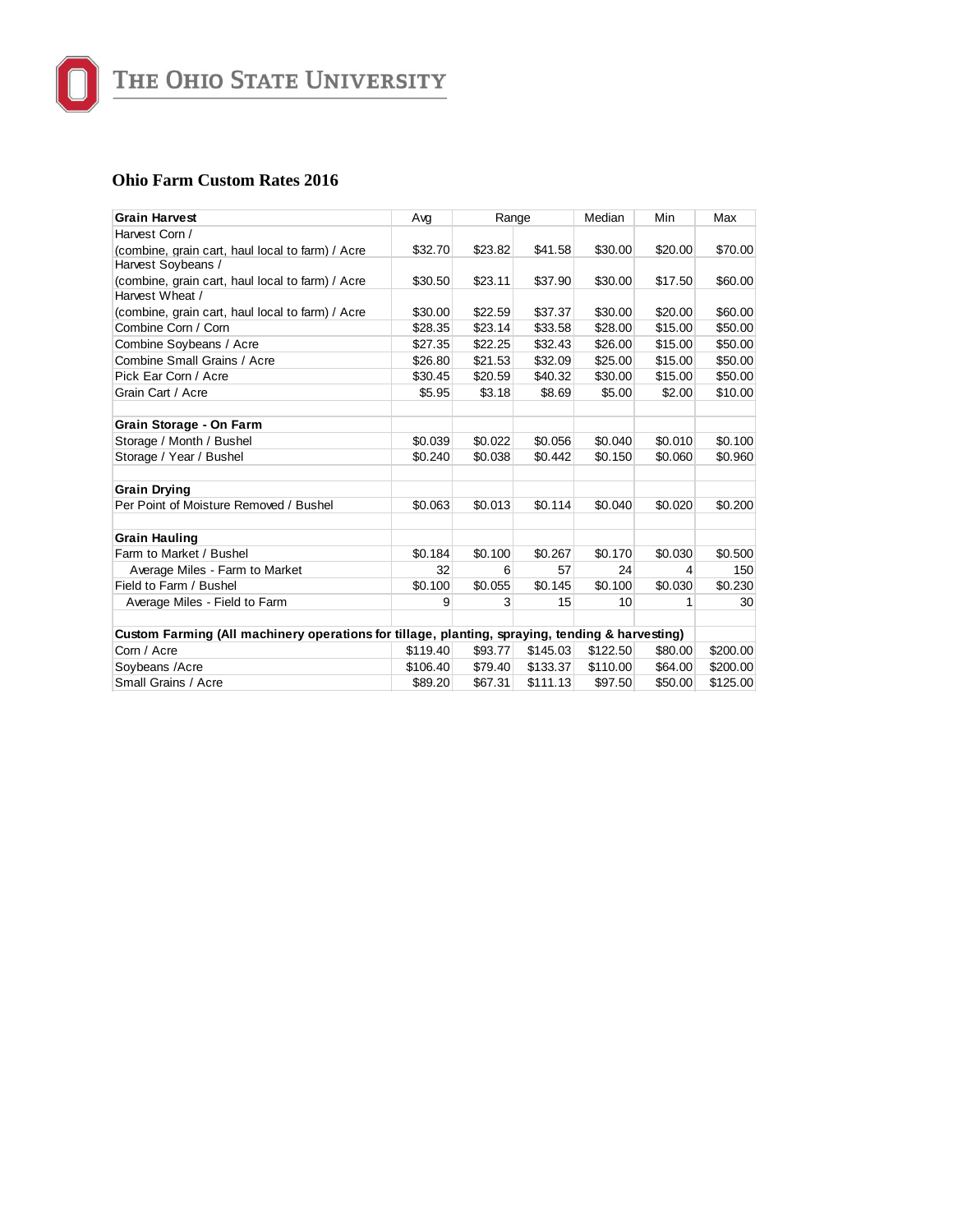

#### **Ohio Farm Custom Rates 2016**

| Hay / Straw Harvest                         | Ava     | Range   |         | Median  | Min     | Max     |
|---------------------------------------------|---------|---------|---------|---------|---------|---------|
| Mowing / Acre                               | \$12.60 | \$7.59  | \$17.58 | \$12.00 | \$3.00  | \$25.00 |
| Mowing/Conditioning / Acre                  | \$13.45 | \$8.28  | \$18.59 | \$13.50 | \$5.00  | \$30.00 |
| Raking / Acre                               | \$7.05  | \$4.21  | \$9.88  | \$6.88  | \$3.00  | \$16.00 |
| Tedding / Acre                              | \$6.85  | \$4.39  | \$9.35  | \$6.90  | \$2.00  | \$15.00 |
| <b>Baling: Small Square Bales</b>           |         |         |         |         |         |         |
| Baled / Dropped in Field /Bale              | \$0.55  | \$0.25  | \$0.81  | \$0.50  | \$0.25  | \$1.10  |
| Baled and Loaded on Wagon / Bale            | \$0.70  | \$0.34  | \$1.07  | \$0.65  | \$0.10  | \$2.00  |
| Baled, Loaded, Hauled and Stored / Bale     | \$1.20  | \$0.52  | \$1.86  | \$0.95  | \$0.75  | \$2.50  |
| Baling: Large Round Bales ~ 1500#           |         |         |         |         |         |         |
| Baled and Dropped in Field / Bale           | \$8.50  | \$6.22  | \$10.75 | \$8.00  | \$4.00  | \$12.50 |
| Baled and Hauled From Field / Bale          | \$10.85 | \$8.43  | \$13.23 | \$11.00 | \$7.00  | \$14.00 |
| Baled, Net Wrapped and Left in Field / Bale | \$10.20 | \$6.66  | \$13.74 | \$10.00 | \$6.00  | \$20.00 |
| Baled and Wrapped Wet in Plastic            |         |         |         |         |         |         |
| (Plastic Included) / Bale                   | \$17.71 | \$7.67  | \$27.76 | \$14.00 | \$12.00 | \$40.00 |
| Baling: Large Round Bales ~ 600-1000#       |         |         |         |         |         |         |
| Baled and Dropped in Field / Bale           | \$8.30  | \$5.78  | \$10.84 | \$8.00  | \$5.00  | \$15.00 |
| Baled, Net Wrapped and Left in Field / Bale | \$9.85  | \$5.75  | \$13.99 | \$8.50  | \$6.00  | \$24.00 |
| Baled and Wrapped Wet in Plastic            |         |         |         |         |         |         |
| (Plastic Included) / Bale                   | \$17.40 | \$4.54  | \$30.26 | \$13.00 | \$9.00  | \$40.00 |
| <b>Baling: Large Square Bales</b>           |         |         |         |         |         |         |
| Baled and Dropped in Field / Bale           | \$10.20 | \$7.57  | \$12.82 | \$10.00 | \$7.50  | \$16.00 |
| Baled and Wrapped Wet in Plastic            |         |         |         |         |         |         |
| (Plastic Included) / Bale                   | \$21.00 | \$11.53 | \$30.47 | \$17.50 | \$15.00 | \$40.00 |
| <b>Complete Hay Harvest - Shares</b>        |         |         |         |         |         |         |
| % of Crop to Custom Provider                | 52.1%   | 47.2%   | 57.0%   | 50.0%   | 50.0%   | 66.0%   |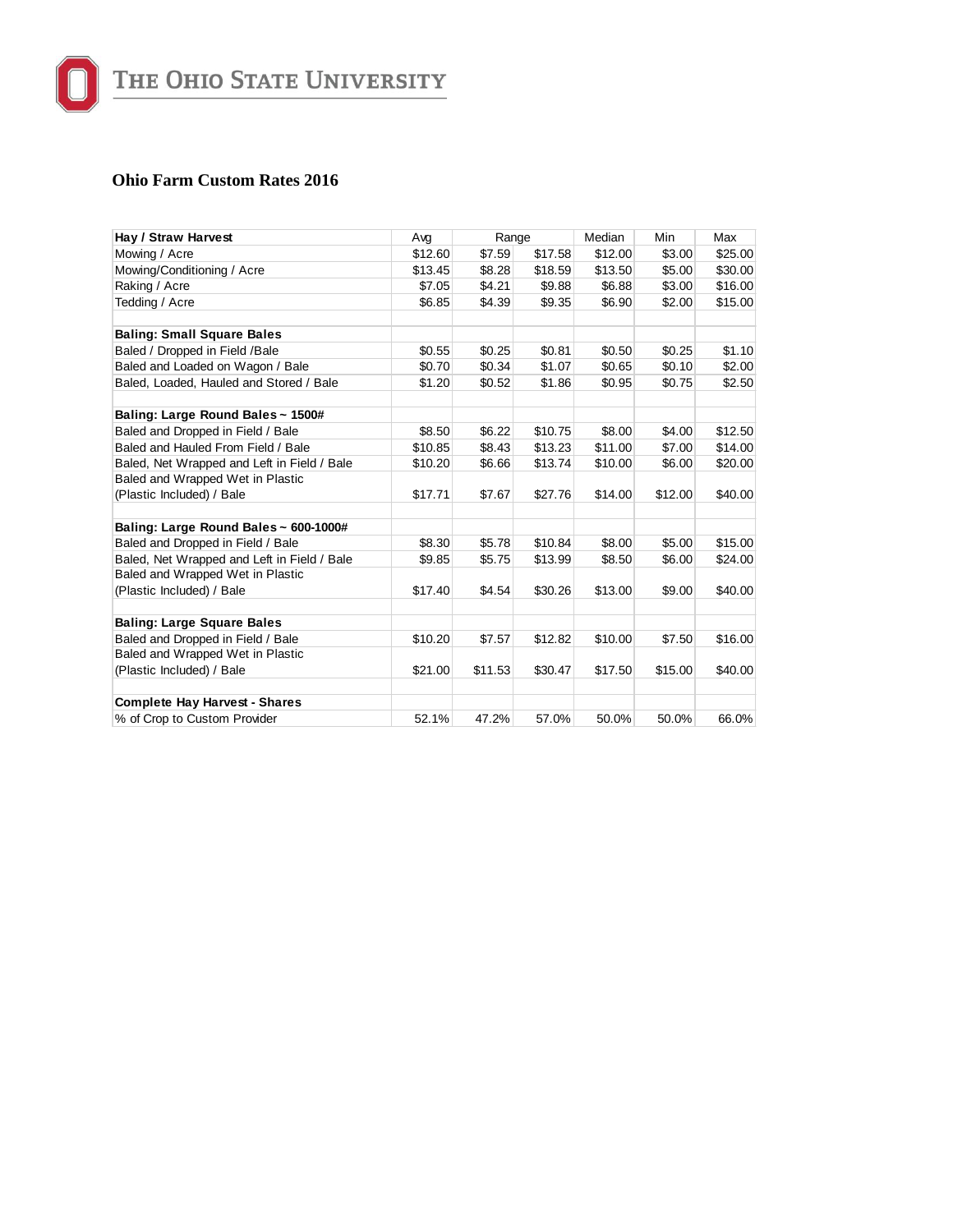

THE OHIO STATE UNIVERSITY

### **Ohio Farm Custom Rates 2016**

| Drainage and Tile Installation                                | Avg           | Range    |          | Median<br>Min | Max      |                    |
|---------------------------------------------------------------|---------------|----------|----------|---------------|----------|--------------------|
| Ditching Machine - without materials                          |               |          |          |               |          |                    |
| 4" Plastic / Foot                                             | \$0.36        | \$0.27   | \$0.46   | \$0.38        | \$0.21   | \$0.55             |
|                                                               |               |          |          |               |          |                    |
| Drain Plow - without materials                                |               |          |          |               |          |                    |
| 4" Plastic / Foot                                             | \$0.24        | \$0.14   | \$0.33   | \$0.21        | \$0.12   | \$0.52             |
|                                                               |               |          |          |               |          |                    |
| Ditching Machine - with materials                             |               |          |          |               |          |                    |
| 4" Plastic / Foot                                             | \$0.76        | \$0.64   | \$0.89   | \$0.76        | \$0.62   | \$1.00             |
|                                                               |               |          |          |               |          |                    |
| Drain Plow - with materials                                   |               |          |          |               |          |                    |
| 4" Plastic / Foot                                             | \$0.57        | \$0.47   | \$0.67   | \$0.56        | \$0.42   | \$0.77             |
|                                                               |               |          |          |               |          |                    |
| <b>Miscellaneous</b>                                          | Avg           | Range    |          | Median        | Min      | Max                |
| Bush Hogging / Acre                                           | \$17.84       | \$6.78   | \$28.90  | \$15.00       | \$5.00   | \$50.00            |
| Building Fence/ Woven Wire / Rod                              | \$17.65       | \$11.13  | \$24.16  | \$15.50       | \$10.00  | \$28.87            |
| Digging Post Holes / Hole                                     | \$2.71        | \$1.14   | \$4.29   | \$2.00        | \$1.00   | \$5.00             |
| Income Tax Preparation / Hour                                 | \$149.64      | \$86.69  | \$212.60 | \$137.50      | \$75.00  | \$250.00           |
| Income Tax Preparation / Return                               | \$405.51      | \$170.23 | \$640.79 | \$350.00      | \$75.00  | \$975.00           |
| Farm Account Summary / Hour                                   | \$147.22      | \$93.54  | \$200.91 | \$150.00      | \$75.00  | \$200.00           |
| Farm Account Summary / Summary                                | \$437.92      | \$148.39 | \$727.44 | \$400.00      |          | \$65.00 \$1,000.00 |
| Track Hoe / Hour                                              | \$106.87      | \$66.34  | \$147.40 | \$100.00      | \$60.00  | \$300.00           |
| Snow Removal: Loader / Hour                                   | \$67.00       | \$39.56  | \$94.44  | \$75.00       | \$15.00  | \$115.00           |
| Snow Removal: Blade / Hour                                    | \$59.38       | \$27.24  | \$91.51  | \$60.00       | \$15.00  | \$125.00           |
| Snow Removal: Blower / Hour                                   | \$73.57       | \$38.37  | \$108.77 | \$70.00       | \$10.00  | \$120.00           |
| Hauling Livestock / Mile                                      | \$2.09        | \$1.34   | \$2.84   | \$2.00        | \$1.00   | \$4.00             |
| Bulldozing per Foot of Blade / Hour                           | \$9.74        | \$6.30   | \$13.19  | \$9.38        | \$3.57   | \$21.23            |
| Soil testing / Sample                                         | \$15.30       | \$5.66   | \$24.94  | \$11.75       | \$5.50   | \$35.00            |
| Soil testing / Acre                                           | \$5.48        | \$2.83   | \$8.13   | \$5.00        | \$0.75   | \$10.50            |
| Grid Soil Sampling / Acre                                     | \$6.95        | \$4.30   | \$9.61   | \$7.00        | \$2.15   | \$12.00            |
| Rock Picking / Hour                                           | \$12.75       | \$7.41   | \$18.09  | \$11.00       | \$9.00   | \$25.00            |
| Power Washing / Hour                                          | \$49.78       | \$14.49  | \$85.07  | \$45.00       | \$8.00   | \$100.00           |
|                                                               |               |          |          |               |          |                    |
|                                                               |               | Range    |          | Median        | Min      | Max                |
| <b>Machinery Rental</b><br>Tractor / \$ per Horsepower / Hour | Avq<br>\$0.29 | \$0.10   | \$0.48   | \$0.24        | \$0.08   | \$1.00             |
| Com Planter / Acre                                            | \$16.65       | \$7.93   | \$25.37  | \$15.00       | \$5.00   | \$32.00            |
| Average Number of Rows                                        | 12.4          | 6.7      | 18.2     | 12.0          | 6.0      | 24.0               |
| Combine / Seperator Hour                                      | \$165.83      | \$121.40 | \$210.26 | \$157.50      | \$125.00 | \$250.00           |
| Combine / Acre                                                | \$29.90       | \$25.37  | \$34.42  | \$30.00       | \$20.00  | \$38.00            |
| Average Grain Table Width in Feet                             | 33.4          | 28.2     | 38.6     | 33.5          | 25.0     | 40.0               |
| Average Number of Corn Header Rows                            | 8.8           | 6.6      | 10.9     | 8.0           | 6.0      | 12.0               |
| Grain Drill: No-till / Acre                                   | \$13.17       | \$8.01   | \$18.33  | \$12.00       | \$6.00   | \$30.00            |
| Average Width in Feet                                         | 15.8          | 10.6     | 20.9     | 15.0          | 10.0     | 30.0               |
| Bobcat or Skidsterr Loader / Day                              | \$226.15      | \$18.50  | \$433.81 | \$150.00      | \$80.00  | \$750.00           |
| Dry Bulk Fertilizer Applicator / Acre                         | \$3.07        | \$0.88   | \$5.25   | \$2.50        | \$0.50   | \$6.00             |
|                                                               | \$3.28        | \$2.05   | \$4.52   | \$3.25        | \$1.00   | \$5.00             |
| Liquid Fertilizer Applicator / Acre                           |               |          |          |               |          |                    |
| <b>Facilty Rental</b>                                         |               |          |          |               |          |                    |
| Machinery Storage - Square Foot / Year                        | \$0.76        | \$0.16   | \$1.36   | \$0.57        | \$0.20   | \$2.00             |
|                                                               |               |          |          |               |          |                    |

 $Avg = Average$ , Range = Average -/+ 1 Standard Deviation, Med = Median,

 $Min = Minimum, Max = Maximum$